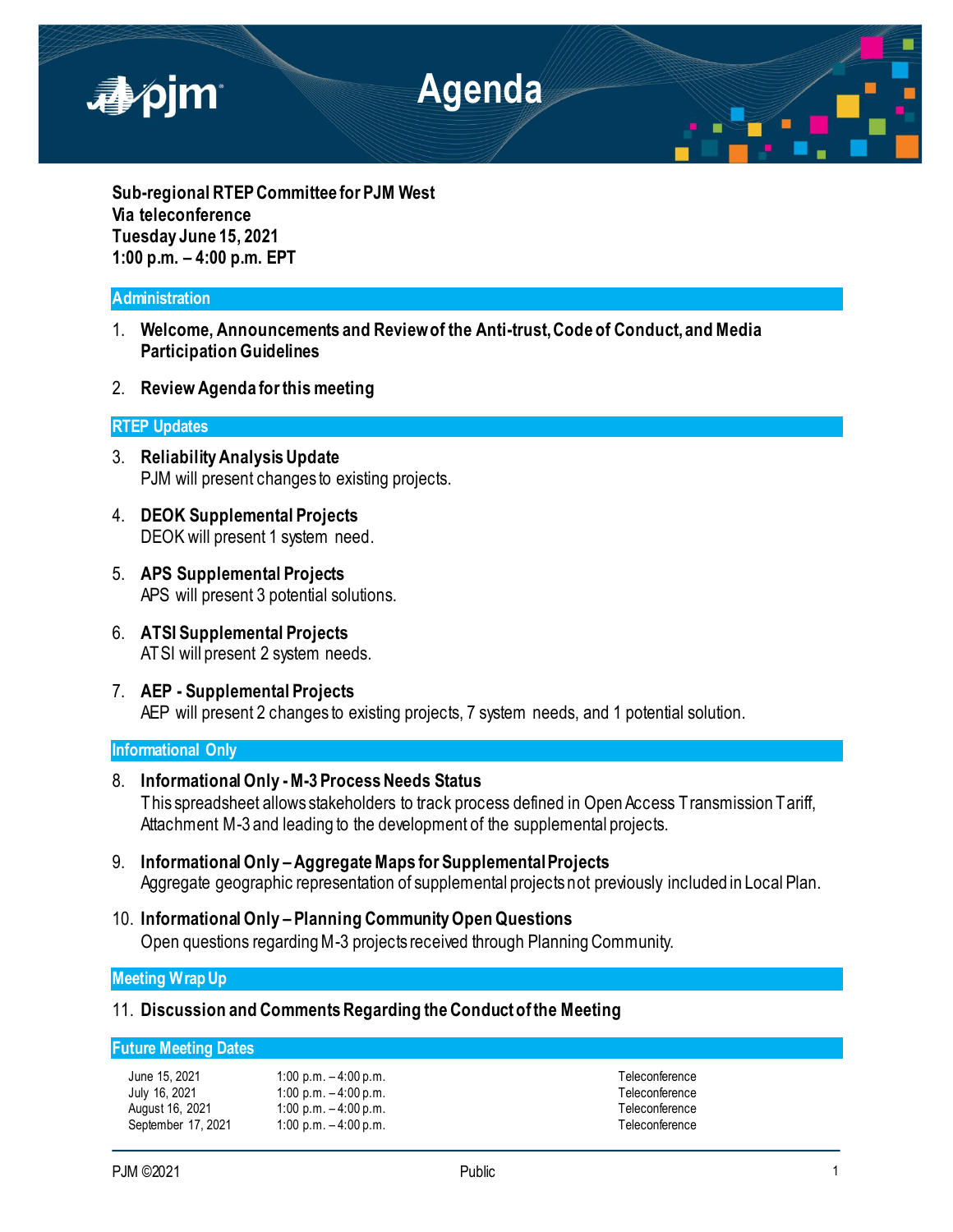

| October 15, 2021   |  |
|--------------------|--|
| Nov ember 19, 2021 |  |
| December 17, 2021  |  |

1:00 p.m. – 4:00 p.m. Teleconference 1:00 p.m.  $-4:00$  p.m. 1:00 p.m. – 4:00 p.m. Teleconference

# **Antitrust, Code of Conduct and WebEx Instructions**

#### **Antitrust:**

You may not discuss any topics that violate, or that might appear to violate, the antitrust laws including but not limited to agreements between or among competitors regarding prices, bid and offer practices, availability of service, product design, terms of sale, division of ma rkets, allocation of customers or any other activity that might unreasonably restrain competition. If any of these items are discussed the chair will re-direct the conversation. If the conversation still persists, parties will be asked to leave the meeting or the meeting will b e adjourned.

### **Code of Conduct:**

As a mandatory condition of attendance at today's meeting, attendees agree to adhere to the PJM Code of Conduct as detailed in PJM Manual M-34 section 4.5, including, but not limited to, participants' responsibilities and rules regarding the dissemination of meeting discussion and materials.

#### **Public Meetings/Media Participation:**

Unless otherwise noted, PJM stakeholder meetings are open to the public and to members of the media. Members of the media are asked to announce their attendance at all PJM stakeholder meetings at the beginning of the meeting or at the point they join a meeting already in pro gress. Members of the Media are reminded that speakers at PJM meetings cannot be quoted without explicit permission from the spe aker. PJM Members are reminded that "detailed transcriptional meeting notes" and white board notes from "brainstorming sessions" shall not be disseminated. Stakeholders are also not allowed to create audio, video or online recordings of PJM meetings. PJM may create audio, video or online recordings of stakeholder meetings for internal and training purposes, and your participation at such meetings indicates your consent to the same.

#### **Participant Identification in WebEx:**

When logging into the WebEx desktop client, please enter your real first and last name as well as a valid email address. Be sure to select the "call me" option. PJM support staff continuously monitors WebEx connections during stakeholder meetings. Anonymous users or those using false u semames or emails will be dropped from the teleconference.



| Join a<br><b>Meeting</b> | 1. Join meeting in the WebEx desktop client                                   |
|--------------------------|-------------------------------------------------------------------------------|
|                          | 2. Enter name ( <i>First and Last</i> *) and corporate email                  |
|                          | 3. Under "Select Audio Option" select "Call Me" option from the dropdown menu |
|                          |                                                                               |

\*Note: Anonymous users or those using false usernames or emails will be dropped from the teleconference.

Provide feedback on the progress of this group: *Facilitator Feedback Form* Visit *[learn.pjm.com](https://learn.pjm.com/)*, an easy-to-understand resource about the power industry and PJM's role.